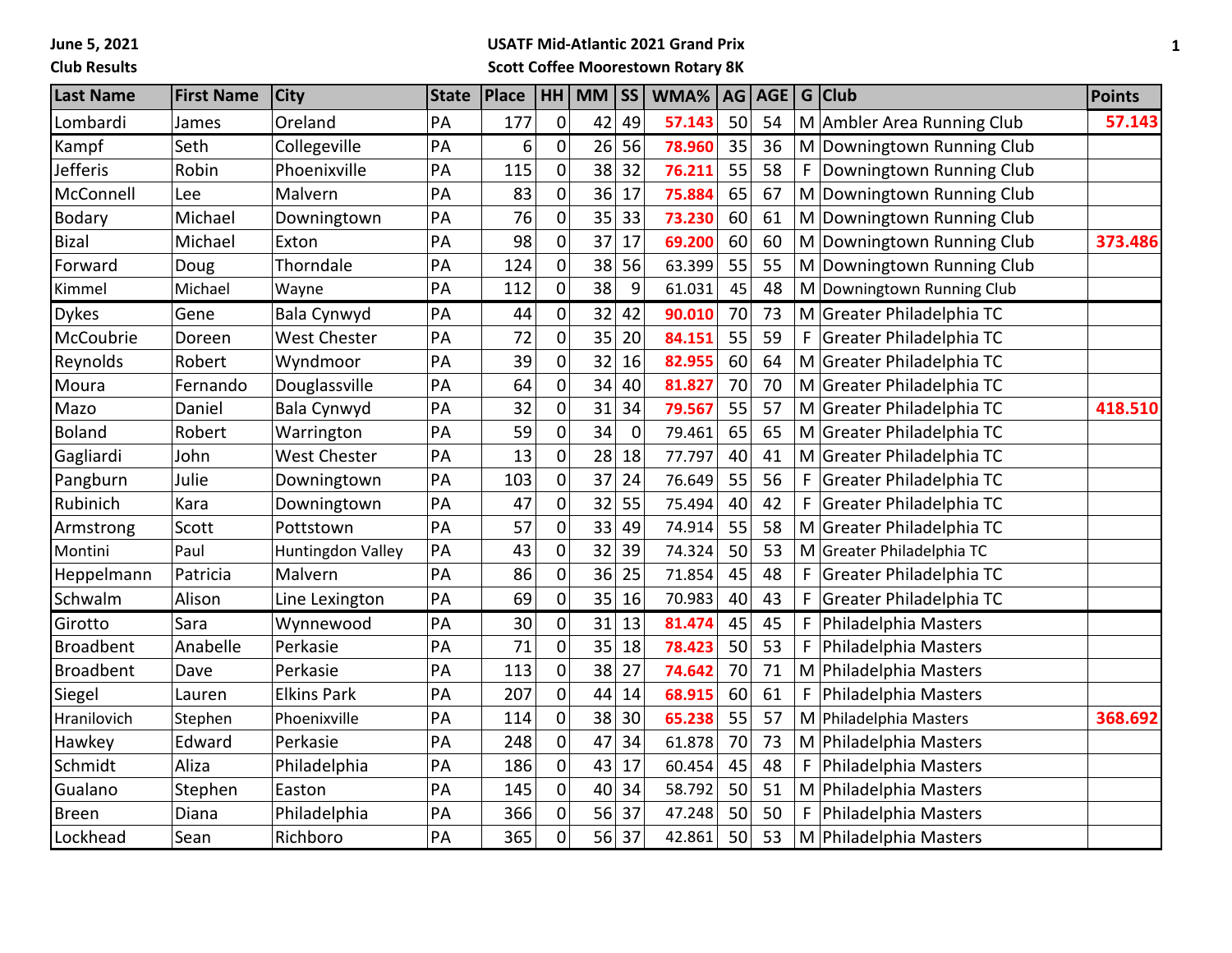**June 5, 2021**

# **Club Results**

#### **USATF Mid-Atlantic 2021 Grand Prix Scott Coffee Moorestown Rotary 8K**

| Hermann               | Ethan        | Philadelphia | PA        | 1   | 0           | 25              | 31 | 82.103 | 20              | 21 |    | M Philadelphia Runner Track Club      |         |
|-----------------------|--------------|--------------|-----------|-----|-------------|-----------------|----|--------|-----------------|----|----|---------------------------------------|---------|
| Kelly                 | Lauren       | Philadelphia | PA        | 16  | 0           | 29              | 8  | 81.407 | 30 <sup>2</sup> | 30 |    | Philadelphia Runner Track Club        |         |
| Smith                 | Jessica      | Philadelphia | PA        | 21  | 0           | 29              | 22 | 81.158 | 30              | 33 |    | Philadelphia Runner Track Club        |         |
| Lizins                | Kristaps     | Philadelphia | PA        | 4   | 0           | 26              | 28 | 79.156 | 25              | 25 |    | M Philadelphia Runner Track Club      |         |
| Nieto                 | Benjamin     | Philadelphia | PA        | 9   | 0           | 27              | 52 | 75.478 | 30 <sup>2</sup> | 33 |    | M Philadelphia Runner Track Club      | 399.303 |
| Fulmer                | Stephanie    | Philadelphia | PA        | 36  | 0           | 31              | 51 | 74.568 | 30              | 31 |    | Philadelphia Runner Track Club        |         |
| Voegtlin              | Katie        | Ardmore      | PA        | 38  | 0           | 32              | 15 | 73.488 | 25              | 25 |    | Philadelphia Runner Track Club        |         |
| Cuiule                | Cynthia      | Mount Laurel | NJ        | 91  | 0           | 36              | 47 | 64.477 | 30 <sup>2</sup> | 30 | F. | Philadelphia Runner Track Club        |         |
| Dean                  | Abby         | Wilmington   | DE        | 34  | 0           | 31              | 42 | 83.438 | 45              | 49 |    | <b>Pike Creek Valley Running Club</b> |         |
| <b>Feole Driscoll</b> | Carol        | Vero Beach   | FL.       | 100 | $\Omega$    | 37              | 23 | 82.613 | 60              | 62 |    | Pike Creek Valley Running Club        |         |
| <b>Emmons</b>         | Allison      | Hockessin    | DE        | 25  | 0           | 30 <sup>°</sup> | 12 | 82.285 | 40              | 42 |    | <b>Pike Creek Valley Running Club</b> |         |
| Swierzbinski          | Elizabeth    | Wilmington   | DE        | 19  | 0           | 29              | 11 | 81.896 | 30 <sup>1</sup> | 34 |    | Pike Creek Valley Running Club        |         |
| Cauller               | Gregory      | York         | <b>PA</b> | 40  | $\mathbf 0$ | 32              | 30 | 80.103 | 60              | 61 |    | M Pike Creek Valley Running Club      | 410.334 |
| LoBianco              | Pete         | York         | PA        | 11  | 0           | 28              |    | 79.179 | 40              | 42 |    | M Pike Creek Valley Running Club      |         |
| Wiechecki             | David        | Wilmington   | DE        | 48  | 0           | 32              | 55 | 77.671 | 55              | 59 |    | M Pike Creek Valley Running Club      |         |
| Mason                 | Robert       | Wilmington   | DE        | 79  | 0           | 35              | 49 | 76.175 | 65              | 66 |    | M Pike Creek Valley Running Club      |         |
| Swierzbinski          | Anthony      | Wilmington   | DE        | 10  | 0           | 27              | 59 | 75.700 | 35              | 35 |    | M Pike Creek Valley Running Club      |         |
| Cutrona               | Matthew      | Wilmington   | DE        | 52  | $\Omega$    | 33              | 22 | 71.479 | 50              | 51 |    | M Pike Creek Valley Running Club      |         |
| Olmstead              | <b>Betty</b> | Wilmington   | DE        | 415 |             | 21              | 18 | 45.592 | 75              | 75 |    | Pike Creek Valley Running Club        |         |
| Herman                | Gerald       | Wilmington   | DE.       | 413 |             | 11              | 8  | 44.166 | 75              | 77 |    | M Pike Creek Valley Running Club      |         |